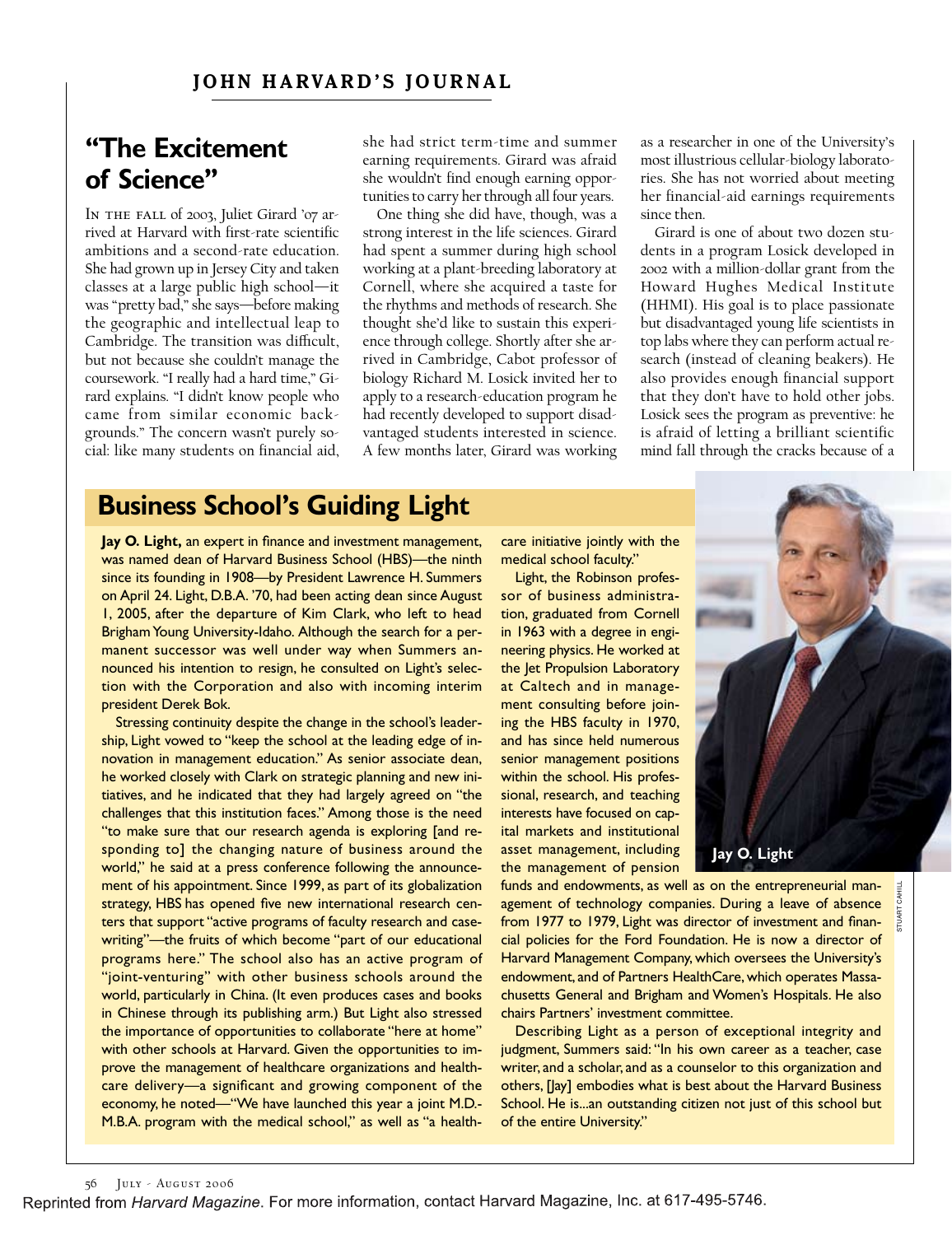less-than-privileged background. "Arguably, no one who is admitted to Harvard is disadvantaged," he explains. Still, not all advantages are created equal. Those whom he selects often come from inner-city schools with limited resources or from less affluent countries. According to Losick, many of them might otherwise be deterred from pursuing a science degree. "In my experience, these students are at the highest risk," he says. "They find themselves falling behind and don't have a good feel for the excitement of science."

Losick is something of a romantic about "the excitement of science," and, like many romantics, he is wary of institutionalization. His program for disadvantaged students (which HHMI will continue funding for the next four years with a \$500,000 renewal grant) was the centerpiece of a three-pronged effort to get back what's often lost in the lecture hall: he is trying to bring a seasoned researcher's excitement to greenhorn undergraduates. Faculty members, who regularly move among Harvard's classrooms, laboratories, and offices, know that different work goes on in each of these places, but the difference is not always so apparent to undergraduates. "Being a scientist and doing science is very different from being a student and doing coursework," Losick explains. "I think they sometimes confuse taking exams and going to lecture and doing courses with science." The way around this misconception, he maintains, is to show students what's going on at the research vanguard.

With this in mind, Losick, who in 2002 was named a Harvard College Professor for excellence in teaching, has helped develop a new undergraduate research course and incorporate nontraditional teaching tools, like animations and instant-feedback technology, into his own lecture classes. Meanwhile, the recent announcement of a new, integrated undergraduate curriculum in the life sciences much of which bears Losick's imprimatur —has turned the approach of his fouryear project into a cornerstone of Harvard's latest science instruction.

AT HARVARD, laboratory research is traditionally the endpoint of training, not its origin. Losick doesn't think it should be

### **Decanal Duo**

**Kathleen McCartney,** Lesser professor in early childhood development and since July 2005 acting dean of Harvard Graduate School of Education, was named to the deanship on May 16 by President Lawrence H. Summers. McCartney, who earned her Ph.D. in psychology from Yale, has focused on interactions among childcare, parenting, and poverty in her research. She joined the faculty in 2000 and served as academic dean during the 2004-2005 year. A more detailed profile will appear in a future issue.

Separately, interim president Derek Bok named Jeremy R. Knowles interim dean of the Faculty of Arts and Sciences (FAS) after conferring with a 10-member faculty advisory committee and consulting junior professors and the graduate and undergraduate student councils. Knowles, Houghton professor of chemistry and biochemistry, was previously dean from 1991 until William C. Kirby took office in July 2002. In making the appointment on May 22, Bok said, "A term as interim dean does not allow the luxury of learning on the job, and no other individual rivals Jeremy in his experience of FAS affairs or his capacity to begin immediately to address important administrative issues while maintaining forward motion" on matters ranging from the undergraduate curriculum review to Allston **Jeremy R. Knowles** planning. Knowles, reflecting on his and Bok's second turns at

**Kathleen McCartney**



their jobs, wrote to the FAS faculty and staff,"In the light of his own generous decision, it was, of course, impossible for me to look President Bok in the eye and say 'No.'" He would have to discover, Knowles wrote,"where things stand (academically, financially, and in spirit)," and encouraged colleagues to let him know.

so. His premise is that the demands of actual research—designing experiments, analyzing data, and recalibrating hypotheses—can be teaching tools at all levels. Pedagogically speaking, he's playing with an old deck, but he's shuffled the cards into a new sequence. This makes for a very different game.

For one thing, Losick, who is co-head tutor in biochemical sciences, has tried to front-load the undergraduate curriculum as much as possible. Rather than save the most exciting material for higher-level classes, as a reward for students who persevere, he and many of his colleagues try to integrate it into introductory courses to entice students to explore further. Losick's own Biological Sciences 52, "Introductory Molecular Biology," puts a premium on interaction and engagement. He's used part of his HHMI grant to hire a graphic artist, Matt Bohan, to make dynamic computer animations of molecular processes. These are ideally suited for

teaching molecular biology, he says, because they let him show how several distinct processes—like the unzipping of a DNA strand and the pairing of its bases work together. "If you're trying to teach something that is dynamic on a blackboard, it's hard to do," he explains. "With an animation, I can show things in motion, and also I can layer."

He also tries to keep tabs on students' progress during the lectures themselves. By distributing "personal response devices," invented by McKay professor of applied physics and of physics Eric Mazur ("Outside of Harvard, it's frequently called a clicker," Losick deadpans), he can instantly monitor how the class responds to a given problem. "If I haven't done a good job," he says, "I can re-explain the material." The goal is to move away from a muddled textbooklevel understanding of biological processes and toward the dynamic understanding of a scientific professional.

Harvard Magazine 57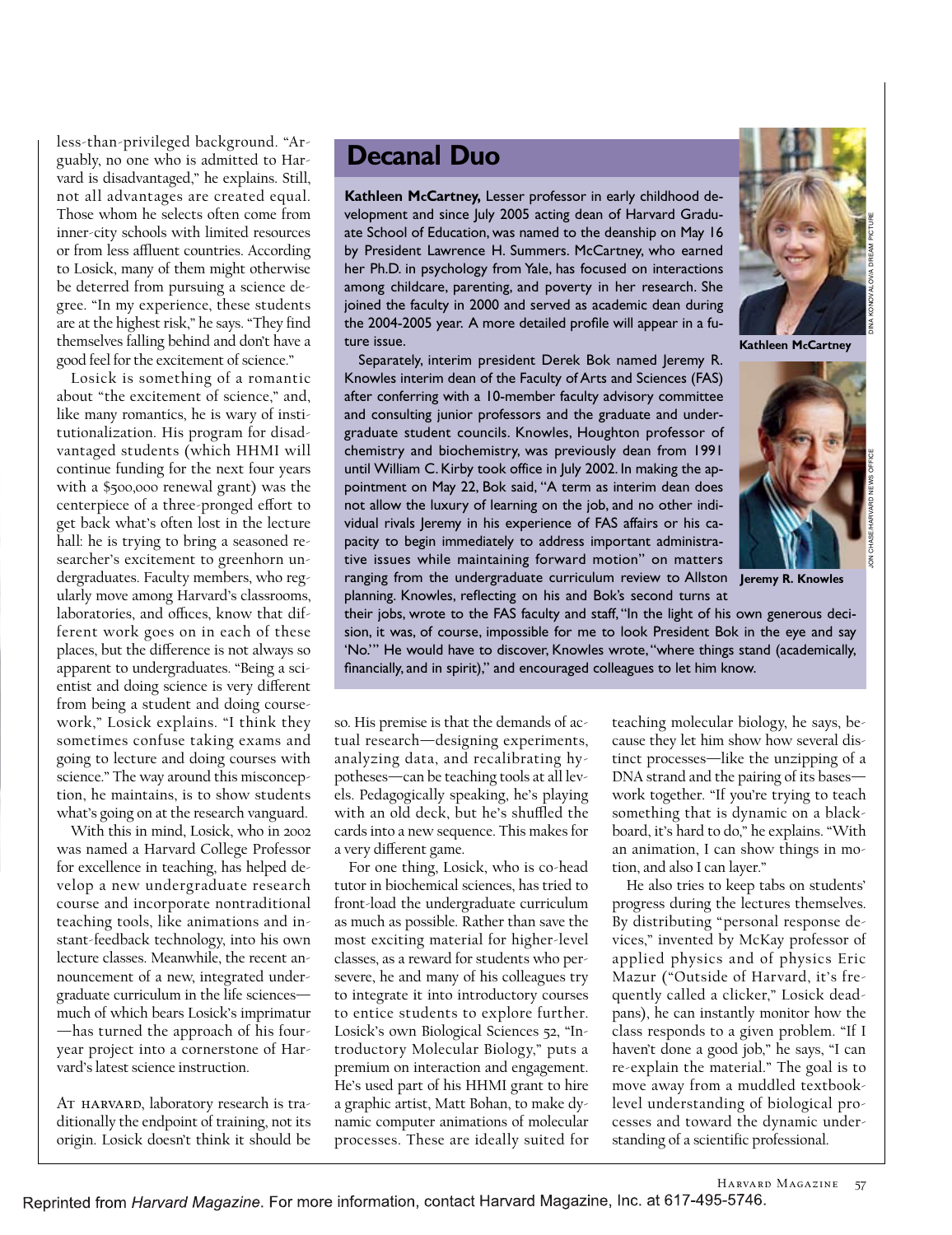# **Yesterday's News**

From the pages of the *Harvard Alumni Bulletin* and *Harvard Magazine*

**1916** The Faculty Committee on the Use of English by Students reports that undergraduates "write bad English because of sheer ignorance. Errors in spelling, punctuation, grammar, and sentence structure abound...the influence of bad school training and years of indifference."

**1921**The *Bulletin'*s editors criticize the University for merely "welcoming" Marie Curie to Cambridge three days before Commencement, rather than awarding her an honorary degree as Yale and other institutions have done. "To pay this honor to any woman," they note, "would of course have been an innovation at Harvard, but it is an innovation which sooner or later is bound to come, and to associate it with such an event as the discovery of radium might have gone far to justify it."

**1941** In the face of impending war, 70 Harvard students and 40 Yalies spend six summer weeks in joint training at the Field Artillery ROTC Camp in Underhill, Vermont.

**1956** John F. Kennedy '40, the main Commencement speaker, notes a gap growing between intellectuals and politicians. He recalls that the nation's first great politicians were also writers and scholars, citing Thomas Jefferson, described by a contemporary as "a gentleman of 32,who could calculate an eclipse, survey an estate, tie an artery, plan an edifice, try a cause, break a horse, dance a minuet, and play the violin."

**1961** Harvard hosts preliminary training for 38 Peace Corps candidates bound for two years in Nigeria.

**1966** Adrienne Rich '51 becomes the first woman to deliver a Phi Beta Kappa poem at Harvard. Her defense of artists' right to speak out on political matters, notably Vietnam, draws some boos.

**1971** Harvard's air force and navy ROTC units commission their last officers the day before Commencement. (The army unit left in1970.)…Derek C. Bok becomes the twenty-fifth president of Harvard, the first since 1672 who is not a graduate of the College.

**1976** A special loan plan is established to help parents otherwise ineligible for major financial aid pay for their children's education at Harvard-Radcliffe as the College year's price tag rises to \$7,360.

In some cases, this effort has impelled Losick to move past the classroom entirely. When a few students, like Jillian Spangler '06, entered BS 52 with previous laboratory experience, Losick allowed them to skip the weekly course lab sections and do research, in his own laboratory, that generated new and valuable data. They were *doing* science, rather than simply learning it—all while getting to see what their professor did outside the lecture hall. "It gave me a very good chance to get to know him," says Spangler, who plans to begin doctoral work in organic chemistry this fall at Princeton. "We became very good friends."

She also took advantage of other research opportunities that Losick has helped to organize within the curriculum. Spangler enrolled for the inaugural semester of Molecular and Cellular Biology 100, a course Losick designed with Robert Lue, who is executive director of undergraduate education in molecular and cellular biology. MCB 100 is a course based entirely on research: students pick a topic that interests them and pursue it, in groups, as part of a larger faculty project. It's an opportunity many might not otherwise see until graduate school. Unlike a graduate research track, though, MCB 100 offers an overview of several different projects; each group shares its progress with the class as a whole. Students make their own schedules and conduct most of their work in Harvard's teaching laboratories, newly renovated and equipped with a combination of University and HHMI funds. The students learn, in effect, how to teach *themselves* science.

Losick's program for disadvantaged students rests at the point where this new pedagogy meets the world outside Harvard's gates. He actively recruits freshmen every fall, drawing a list of possible candidates from the College admissions office and identifying students who are interested in science but have performed poorly on their placement exams. He advertises the

58 July - August 2006

*Illustration by Mark Steele* 

Reprinted from Harvard Magazine. For more information, contact Harvard Magazine, Inc. at 617-495-5746:t by Stephen Anderson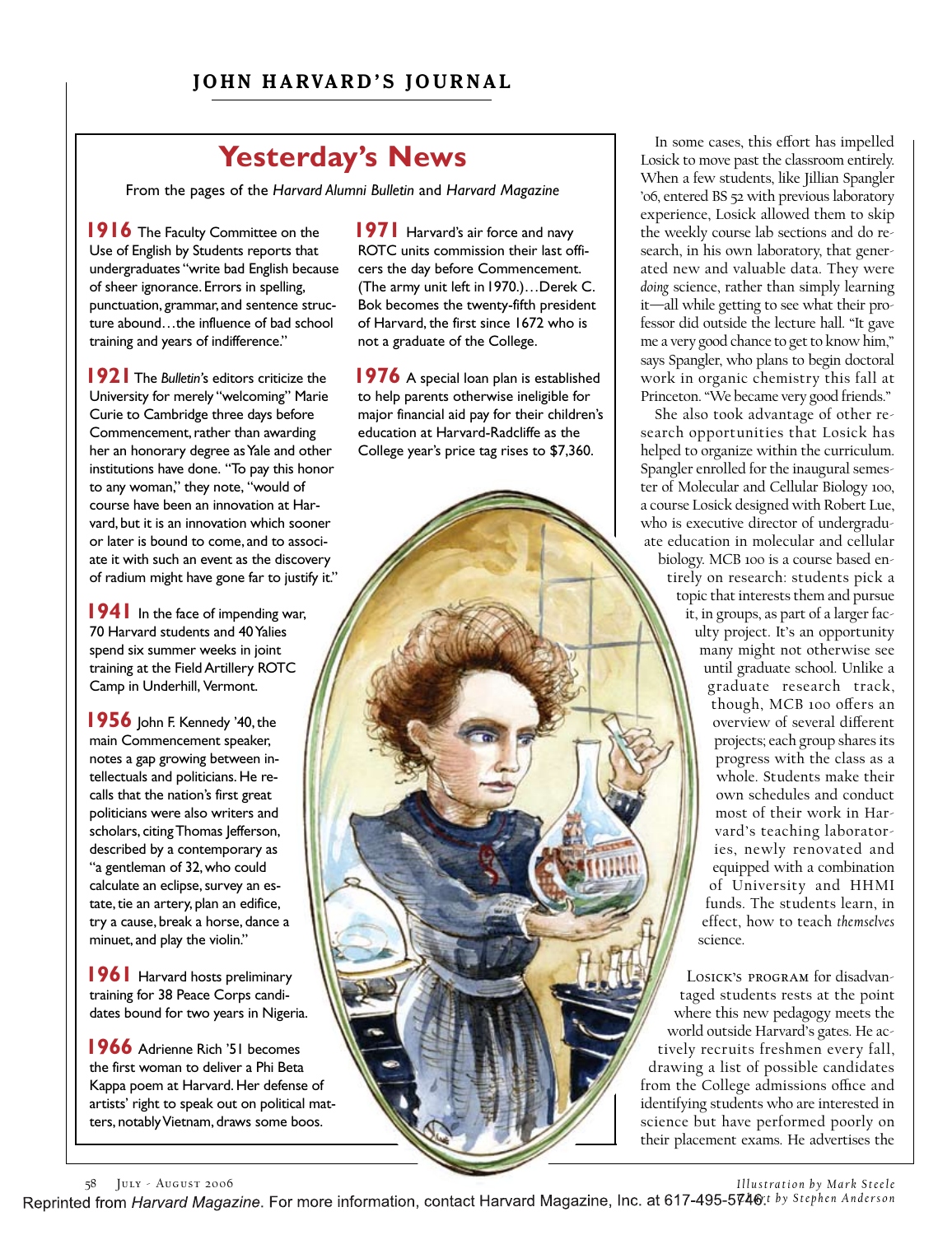program among Yard proctors and firstyear advisers. In choosing among applicants, Losick favors enthusiasm over achievement. "I assume that any student admitted to Harvard is smart," he says. "I want to find who's motivated."

James Sawalla Guseh II '06 heard about Losick's program from his freshman proctor. He had done laboratory work at Duke and Chapel Hill in high school, and, on arriving at Harvard, mentioned that he might be interested in stem-cell work. Losick placed him in the lab of Cabot professor of the natural sciences Douglas A. Melton, a leading stem-cell researcher and co-director of the Harvard Stem Cell Institute, where he remained through graduation. Guseh's research in Melton's lab culminated in a biochemical sciences thesis investigating the formation of the lung through three sets of experiments. It recently won a Hoopes prize. Next year, Guseh plans to apply to graduate schools

and to prepare some of his findings for publication. If it hadn't been for Losick's program, he says, he might have concentrated in government and gone to law school. "I've always had an interest in doing research that perhaps the program just nurtured," he explains. Because he earned part-time wages during the school year and fulltime wages over the summer, he never needed to find a supplementary job.

Part of the reason the program works, Losick says, is that college students are a welcome presence in most faculty laboratories. "Professors already have postdocs who are experienced," he explains. "They want to take undergraduates in the lab

because they're smart and enthusiastic." He says he relishes his role as a "matchmaker" between students and colleagues, because what he's ultimately trying to build is a new sort of scientific community. For Juliet Girard—who has been working in the lab of MCB chair Andrew W. Murray, researching how microtubule tension is sensed during cell division—the program has offered a group of friends as well as financial support. "There's a strong sense of camaraderie," she says. "It's really felt like a community for me."

IT's A GOOD TIME to be thinking about life-science education. A proposal enacted this spring divides the undergraduate concentrations of biology and biochemical sciences into five new specializations; these will join with three existing tracks to create an eight-part life-sciences cluster



(see page 65). The new organization is intended to provide students with greater flexibility and closer contact with faculty advisers. It is not so surprising, then, that Losick's projects have helped set the tone for change.

Robert Lue describes Losick as "absolutely crucial" to the planning of the new concentration cluster—even



Source: Harvard Office of Budgets, Financial Planning, and Institutional Research<br>Reprinted from Harvard Magazine. For more information, contact Harvard Magazine, Inc. at 617-495-5746.